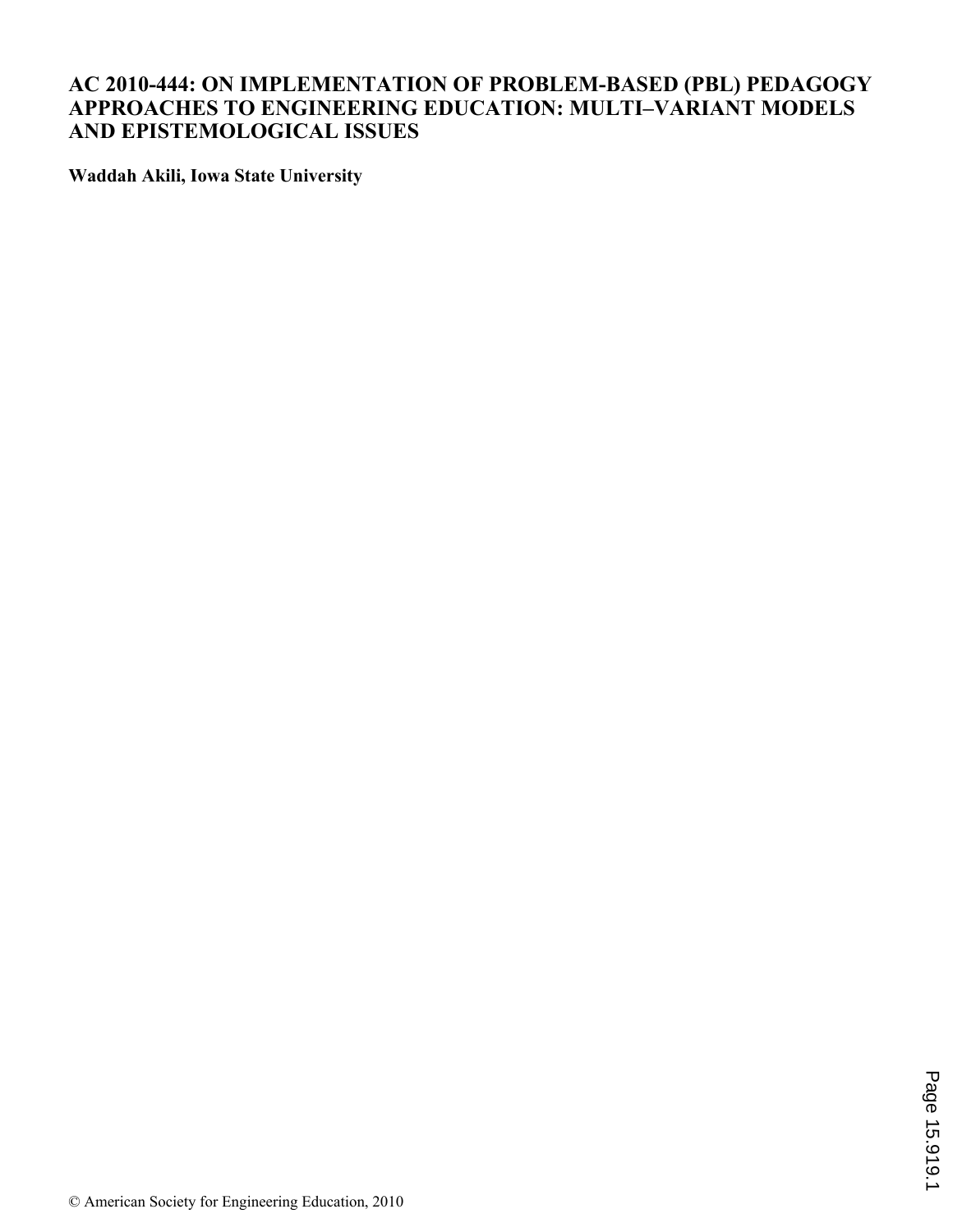# **On Implementation of Problem-Based (PBL) Pedagogy Approaches to Engineering Education: Multi–variant Models and Epistemological Issues**

**Abstract:** This paper focuses on the implementation of problem–based learning (PBL) in an engineering program, and argues that implementation of problem-based learning needs to be placed in a context and must be developed with careful consideration of the social, economic, and ethnic diversity of the student population and the university academic culture and prevailing norms. It includes a brief history, selected PBL models, strategies to infuse PBL in an engineering program, and suggestions for redesigning classes and courses to catalyze change in the classroom environment through student engagement. The paper also addresses the potential difficulties that could arise during implementation of PBL, particularly when instructors are new to this instructional method.

#### **Introduction**

Achieving change via engineering education reform is a formidable challenge to any college of engineering, whether in North America or anywhere else in the world. In the past two decades engineering educators have tried to implement relatively new methodologies in the classroom, primarily characterized by students' active engagement or involvement in his or her academic work, resulting in better retention of new knowledge and acquisition of desirable personal traits. Any such method that engages students in the learning process is labeled as: "active learning" method. In essence, active learning requires doing meaningful learning activities in groups under the guidance of an informed and experienced teacher. As stated by Christensen et al<sup>1</sup>, "To teach is to engage students in learning." The main point is that engaging students in learning is principally the responsibility of the teacher, who becomes less an imparter of knowledge and more a designer and a facilitator of learning experiences and opportunities. In other words, the real challenge in college teaching today is not covering the material for the students, but rather uncovering the material with the students  $2$ .

There are several strands of pedagogies of engagement under the umbrella of active learning methods that have received attention by engineering educators world-wide  $2<sup>3</sup>$ . These methods/approaches are known to increase students' active engagement in learning and also promote cognitive elaboration, enhance critical thinking, and contribute toward social and emotional development. For many faculty, there remain questions about what "active learning" is and how it differs from traditional engineering education, since the latter involves activities through homework assignment, laboratories, and, often, group projects. Adding to the confusion, engineering faculty do not always understand how the common forms of "active learning" differ from each other and most are not inclined to search for answers Of the most known and utilized classroom-based pedagogies in engineering education today, and appear to be moving in the same broad direction, are: problem-based learning, cooperative learning, and collaborative learning<sup>2</sup>.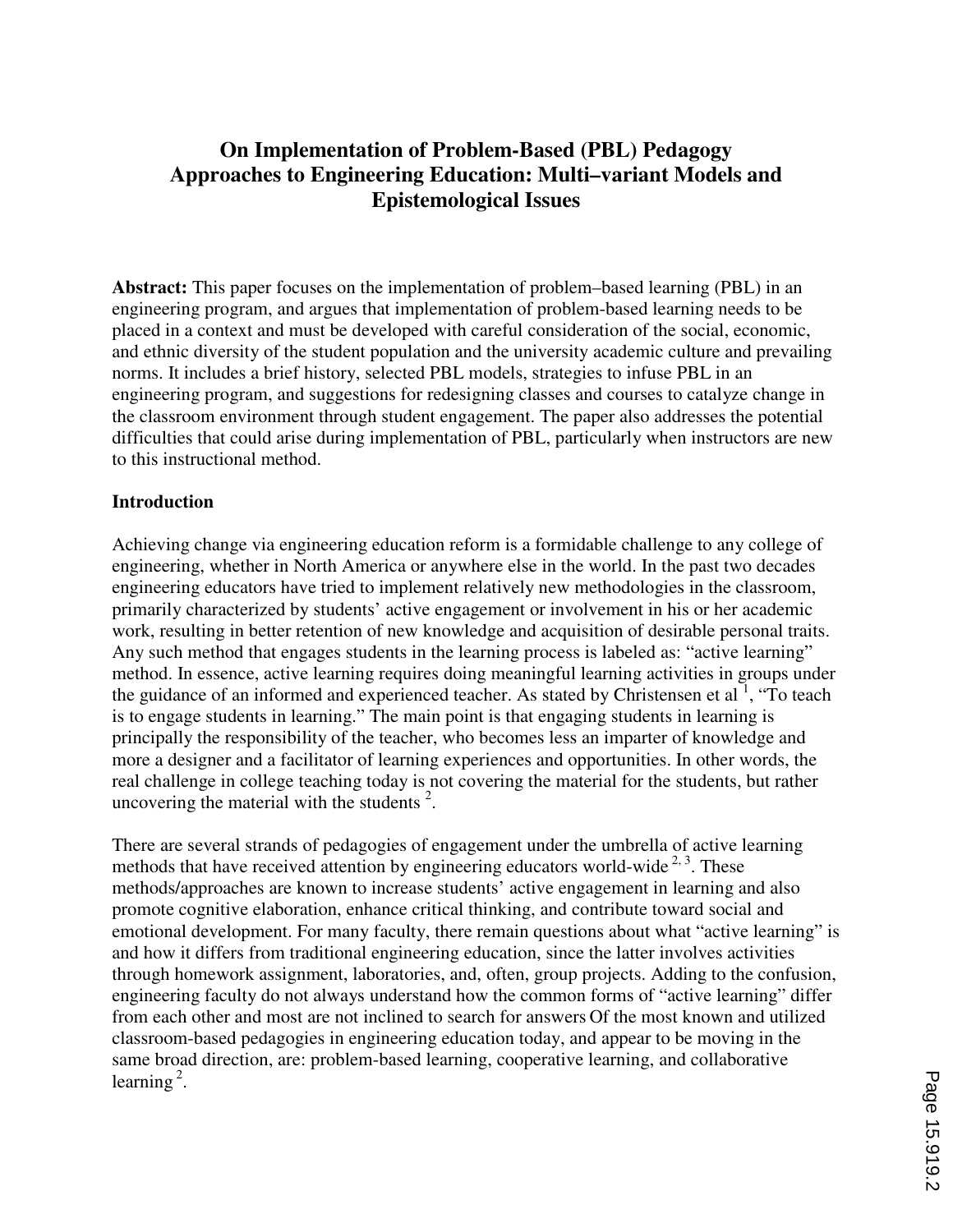Problem-based learning (PBL) starts when students are confronted with an open-ended, illstructured, real-world problem and work in teams to identify learning needs and develop a viable solution, with instructors acting as facilitators rather than primary sources of information<sup>3</sup>. There are numerous *PBL* teaching models, and are all equally valid and appear to work depending on factors and prevailing circumstances such as: 1) characteristics and orientation of the curriculum, 2) attitudes, knowledge, and skills of the academic staff, 3) underpinning academic culture of teaching and learning, and, 4) socio-economic background and abilities of the student body.<sup>2,3, 4</sup> The paper examines different variations of *PBL* discussed in the literature, selects suitable versions for potential adoption at the start, identifies essential elements of a well-structured learning strategy, and illustrates faculty role in implementing *PBL*.

Proven methodologies and knowledge generated elsewhere, if and when properly adapted, should make it possible for institutions to devise their own *PBL* models that meet their classroom setting, objectives, and aspirations. The paper sheds light on the nature of such models and argues for the need to conduct research in order to guide the process of transition from the old to the new paradigm, to ensure the vitality and currency of engineering education.

### **Active Learning: Definitions and Interpretations**

It is difficult to come to grip with all the cited definitions, meanings, and interpretations of the term *"active learning"*, since different contributors in the field have interpreted some terms differently. However, by gleaming at the literature, it is possible to arrive at general consensus of what appears to be widely accepted definitions, and to shed light on how common terms are used.

*Active learning* is generally defined as any instructional method that *engages* students in the learning process. It is widely accepted that *active learning* requires students to take part in "preplanned" learning-related activities, believed to spark and stimulate their learning, while in the classroom 5, 6 .These activities would include: reading, writing, solving problems, answering questions, participating in a discussion, etc.; and most important, students must be engaged in thinking tasks while actively involved. It is generally understood that during *active learning*, less emphasis is placed on transmission of information and more on developing students' skills. Additionally, during an *active learning* cycle, emphasis is placed on students' exploration of their own abilities, including: their thinking process, their value system, their intellect, and their courage to express themselves orally and in writing. *Active learning* is contrasted to the *traditional lecture* where students passively receive information from the instructor <sup>6, 7, 8</sup>.

*Collaborative learning* refers to any and all of the instructional methods where students work together in small groups towards a common goal  $2<sup>2</sup>$ ,  $3<sup>3</sup>$ . It can be viewed as encompassing all group-based instructional methods, including *cooperative learning* 3, 8, 9. The central element of *collaborative learning* is collaboration vs. individual work<sup>3</sup>. A number of meta-analysis support the view that collaboration does promote a broad range of student learning outcomes. In particular, collaboration enhances academic achievement, and student attitudes. It also reduces student attrition  $3$ .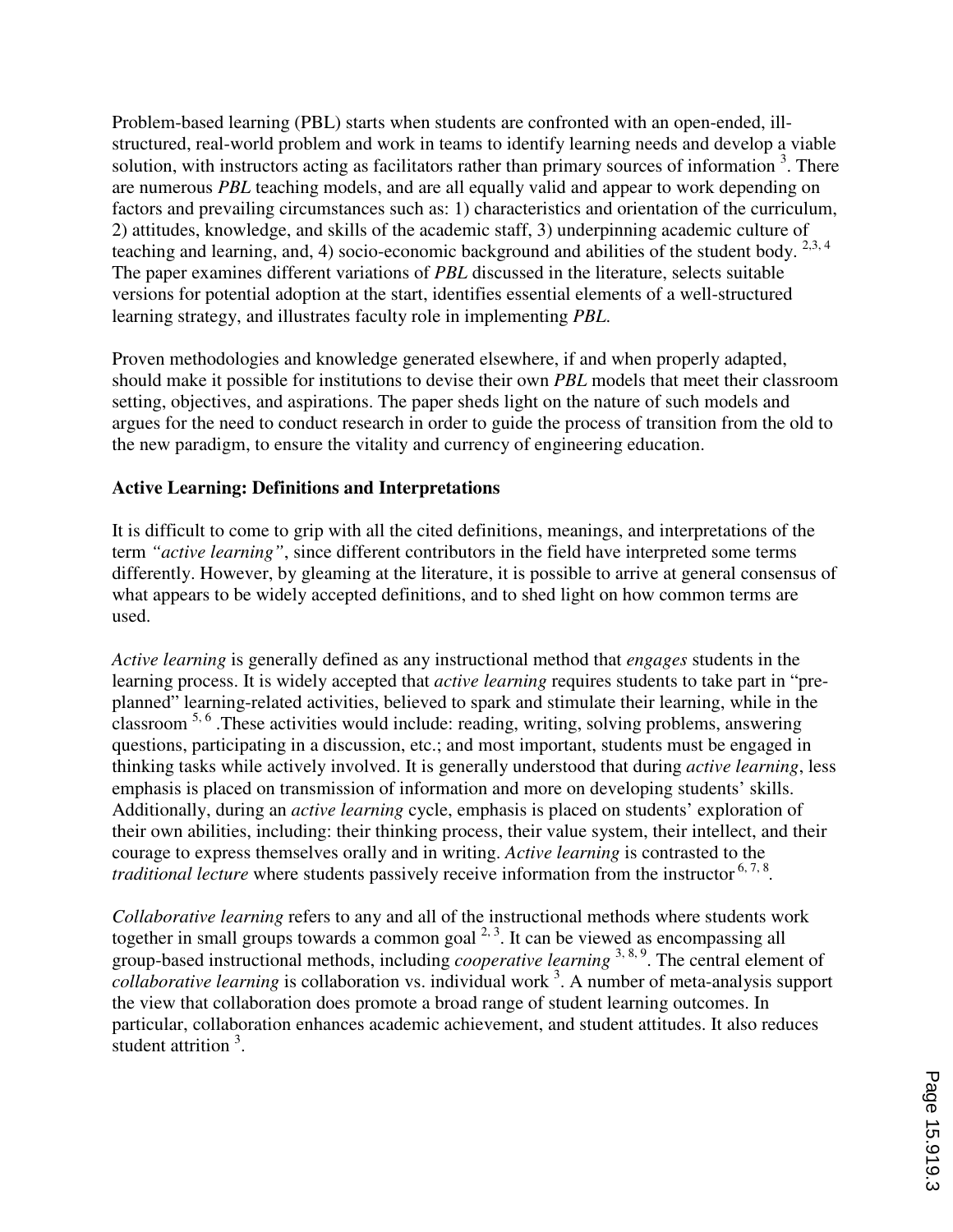*Cooperative learning* is a formalized active learning structure where students work together in small groups to accomplish shared learning goals and to maximize their own and each others learning. The most common model of *cooperative learning* in engineering is that of Johnson, Johnson and Smith<sup>10</sup>. This model has five specific elements: mutual *interdependence*, individual *accountability*, face to face *interaction*, *interpersonal* and small group *skills*, and individual *assessment* of group *functioning*<sup>10</sup>. Although different cooperative models exist<sup>10, 11</sup>, the core element in all of these models is the emphasis on cooperative incentives rather than competition in the promotion of learning. Some researchers view *cooperative and collaborative learning* as having two distinct historical developments and differing philosophical roots <sup>12</sup>. Despite differences and similarity of the two approaches (*collaborative vs. cooperative*), the fact remains that the core element of both, is the emphasis on student interactions, as the primary source of learning, rather than learning as individuals.

*Problem-based learning* (PBL) is an instructional method where relevant problems are introduced during the course to provide the context and motivation for the learning that  $follows<sup>13</sup>$ . PBL, by and large, is self-directed learning that helps develop positive student attitudes, foster a deeper approach to learning, and helps students retain knowledge longer than traditional instruction. It is appropriate here to mention that several approaches go under the name of *problem-based-learning*. These known approaches to PBL have as many differences as they have elements in common, making interpretation of outcome rather difficult <sup>14</sup>.

Before adopting a specific method of *active learning*, faculty members need to become familiar with the literature and, in particular, the various strategies that promote *active learning* in the classroom. Despite familiarity with the literature, ambiguity and confusion may result, at times, from reading the literature; particularly when the effectiveness of any instructional method is examined and/or compared with another method. Assessing "what works" requires looking at a broad range of learning outcomes, interpreting results carefully, and quantifying the magnitude of any reported improvement. To assess critically "what works" for a given set of conditions, the reader has to attain sufficient knowledge and familiarity with the subject matter  $2,3$ .

Reported studies, by and large, tell us about success stories and seldom reveal what has not worked. Irrespective of how data, results, and interpretations are presented in the literature, faculty adopting a specific method with the expectations of experiencing similar results to those in the literature, should be aware of the limitations of any reported piece of research, i.e., such reports may not reveal all factors and details; and therefore, extrapolating without a thorough investigation could be misleading. This should not, by any means, discourage faculty from moving toward *active learning*; but rather intended as a "precautionary" observation, to new instructors: Not "to make too much" out of what they have read unless it is credible, thorough, and substantiated with facts and figures. Despite some pitfalls, engineering faculty should be strongly encouraged to examine the literature on *active learning*, including: the empirical research on its use, and the common barriers that may arise as a consequence of its application.

Problem-based learning is one of the learning strategies that are based on student center learning, and is gaining momentum worldwide. The author believes that learning "about" things is not enough to enable students to acquire the skills and abilities they will need in the future. Rather pedagogies of engagement such as PBL, if and when properly implemented, will turn out the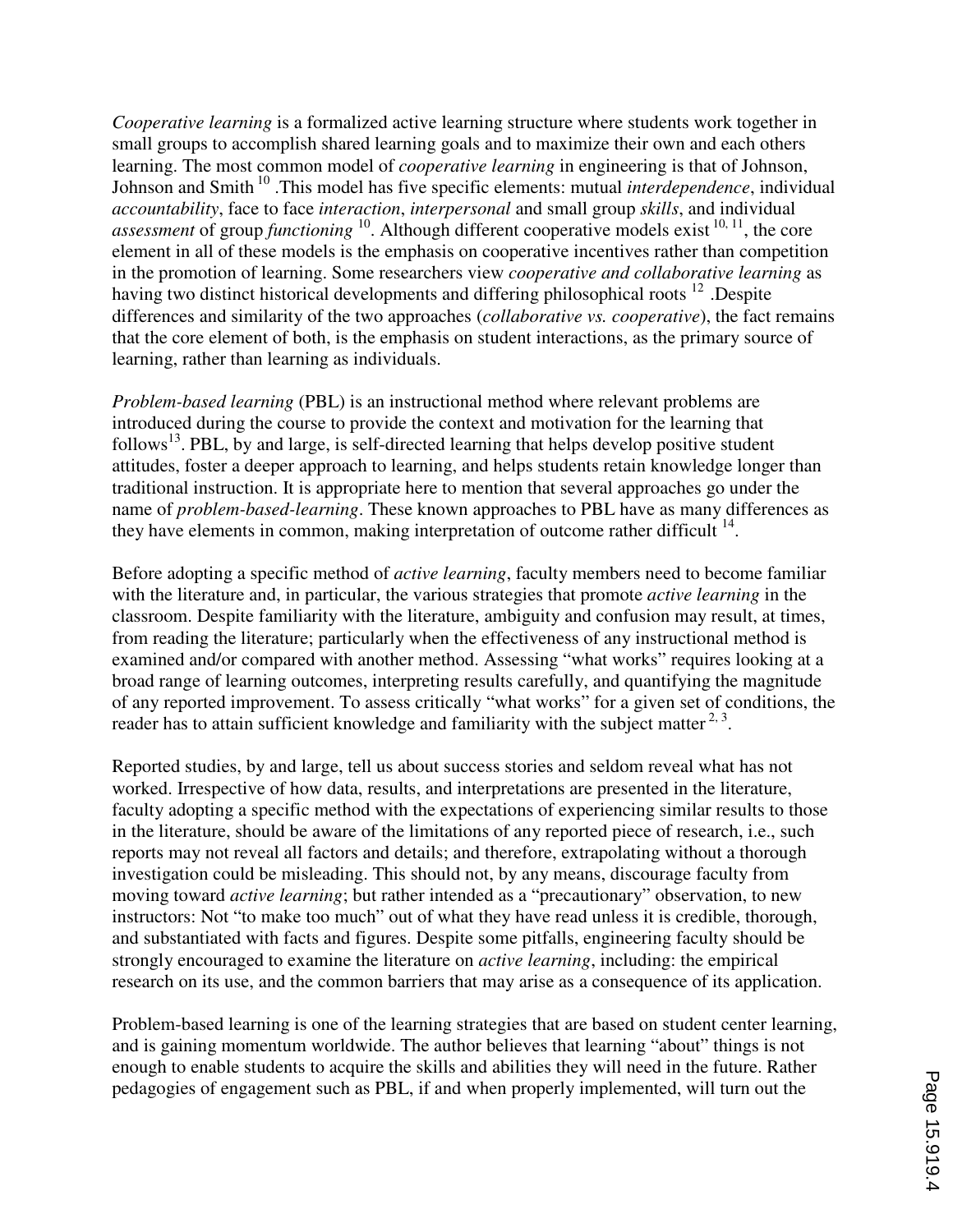kinds of resourceful, engaged professionals that engineering practice does need. In the sections that follow, the author presents: i) relevant information on *PBL, its practices and working models*; ii) *cooperative learning* as a priori to PBL ; and, iii) the *lecture format*, if and when combined with a selected *active learning strategy, such as PBL*, and its potential utilization in a traditional classroom setting.

#### **Problem-Based Learning: Historical Origin, Precepts, Practices, and Working Models**

The modern history of problem-based learning begins in the early 1970s at the medical school at McMaster University in Canada. Its intellectual history is far older. Thomas Corts, president of Samford University, sees PBL as "a newly recovered style of learning". In his view; it embraces the question-and-answer dialectical approach associated with Socrates as well as the Hegelian thesis-antithesis-synthesis dialectic  $15<sup>15</sup>$ . As John Cavanaugh puts it: "It's like discovery-based learning in the 1960s. We knew about it; we didn't do it"<sup>15</sup>. Until recently, the PBL approach has flourished mainly in medical and professional schools. Slowly the sciences, in general, have begun taking it up, and even more slowly, the humanities. PBL does not have a store of transferable techniques or methods like Cooperative Learning, no "jigsaw," no "think-pair-share" or that sort of thing. Opinions vary on whether PBL should be implemented for entire courses or whether it can be used merely to teach certain parts of courses. In general, advocates accept faculty easing into the approach piecemeal, but favor course-long continuity  $15$ .

In some ways what PBL is, seems self-evident: It's learning that results from working with problems. Official descriptions generally describe it as "an instructional strategy in which students confront contextualized, ill-structured problems and strive to find meaningful solutions"<sup>15</sup>. In other words, in PBL, learning results from the process of working toward the understanding or resolution of a problem. The problem is encountered first in the learning process <sup>16</sup>. Barrows identifies six core features of PBL <sup>17</sup>. These features are: **i)** Learning is student-centered. **ii)** Learning is best accomplished in small groups. **iii)** Problems are the main focus and stimulus for learning. **iv)** Problems are the vehicle for the development and acquisition of problem – solving skills. **v)** Teachers are primarily facilitators of learning. And, **VI)** New information is acquired through self-directed learning.

The list of reasons for the deployment of PBL includes the fact that problem-based learning (PBL) ends up orienting students toward meaning-making over fact-collecting. Students learn via contextualized problem sets and situations. Because of that, and all that goes with it, namely the dynamics of group work and independent investigation, they achieve higher levels of comprehension, develop more learning and knowledge-forming skills and more social skills as well. This approach to teaching brings prior knowledge into play more rapidly and ends up fostering learning that adapts to new situations and related domains quickly and effectively. According to Woods,  $^{18}$  PBL is suitable for introductory sciences and engineering classes –as it is for medicine- because it helps students develop skills and confidence for formulating problems they have never seen before. The largest scale implementation of PBL in the USA at the undergraduate level has been at the University of Delaware, where it has been used for many courses including courses in science and engineering <sup>19</sup>. Woods at McMaster University has described the university implementation of PBL in engineering. In the civil and chemical engineering programs at McMaster, PBL is used widely in junior and senior levels <sup>18</sup>.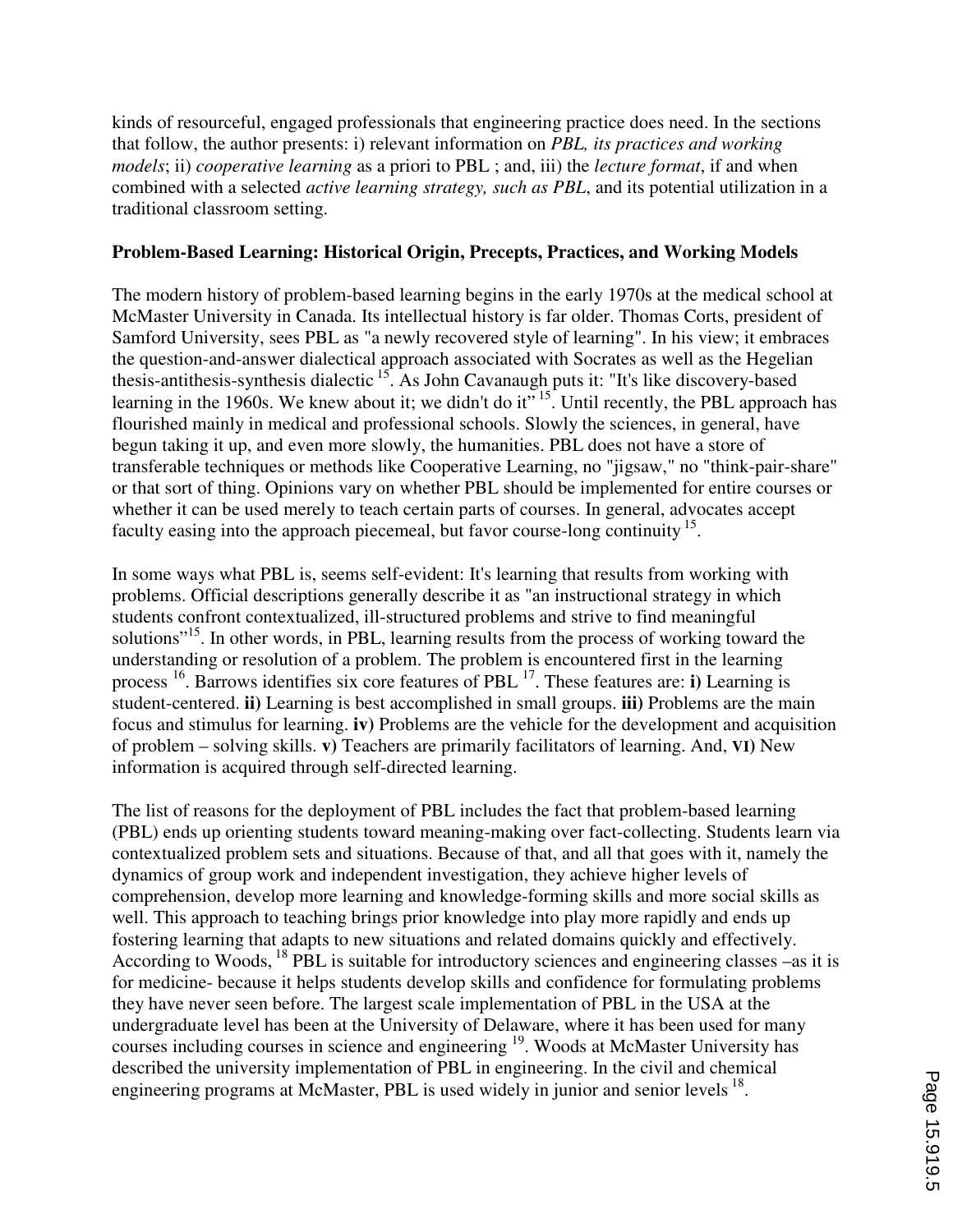But where does PBL fit compared with all the other "learning methods". Faculty hear about-- "cooperative learning," "collaborative learning," and "active learning"? The proliferation of "learnings" and their attendant partisan camps invites the reawakening of long-standing faculty prejudice against educational fads and "methods." Even so, interest in PBL grows because not only does research show a higher quality of learning (though not a greater amount if "amount" equates with the number of facts), but problem-based learning simply feels right intuitively. It seems to reflect the way the mind actually works, not a set of parlor-game procedures for manipulating students into learning<sup>15</sup>. Unfortunately, while there is agreement on the general definition of PBL, implementation has varied widely<sup>3</sup>. The large variation in PBL practices makes the analysis of its effectiveness a bit complex. Many studies comparing PBL to traditional programs are simply not talking about the same thing. As reported by Prince  $\frac{3}{2}$ , "For metastudies of PBL, to show any significant effect compared to traditional programs, the signal from the common elements of PBL would have to be greater than the noise produced by differences in the implementation of both PBL and traditional curricula." Despite this, there are positive findings that do emerge from the literature, which support the following: i) PBL produces positive student attitudes, ii) PBL does provide more challenging, motivating and enjoyable approach to education, iii) PBL improves the long-term retention of knowledge compared to traditional instruction, and iv) PBL promotes deep learning and problem–solving skills.

**A. Essentials of PBL:** Problem–based learning is a philosophy that has to be adapted to the specific conditions and situation of an institution, and the nature of the specific field in which it is to be implemented. This is apparent in the different models of PBL implementation through out the world. Therefore, there is no *one –size-fits-all* approach to PBL that can simply be implemented from one institution to another  $20^{\circ}$ . There are essential and required steps that have to be mobilized at the start of PBL. At the start of learning in PBL is the selection of real problem(s). This is, in fact, the major driving force for learning. Effort and time dedicated to the selection of problem(s) is time well-spent and will eventually pay off. The problem(s) should be well crafted to engage and immerse students in learning new materials, new issues, as well as challenging existing knowledge, skills, and attitude. It is important to note that PBL is not only about giving problems and solving them in classroom, but it is also about creating opportunities for students to construct knowledge through interactions and collaborative inquiry  $20$ .

In PBL, the instructor is primarily a facilitator, whose role is to make the learning process visible, instead of making the content visible as in traditional lectures. Since assessment drives learning, the modes of assessment must also be modified to appropriately evaluate students for the desired outcomes that have been designed for the problem. For students to become problem solvers, they have to be actively involved in the learning process. When students are exposed to PBL for the first time, they must be guided, prepared and motivated. It is not fair to expect students to readily have the skills for PBL, particularly when they have been exposed solely to traditional classroom environment. Therefore students need to be prepared by exposing them to informal *cooperative learning*, where students are to work together to achieve a joint learning goal in temporary, ad-hoc groups that may last from a few minutes to one class period  $21$ . Informal *cooperative learning* groups also ensure that misconceptions, incorrect understanding, and gaps in understanding are identified and corrected. Using procedures such as informal *cooperative learning* guarantees that students have been exposed to some active and interactive methods prior to engaging in PBL.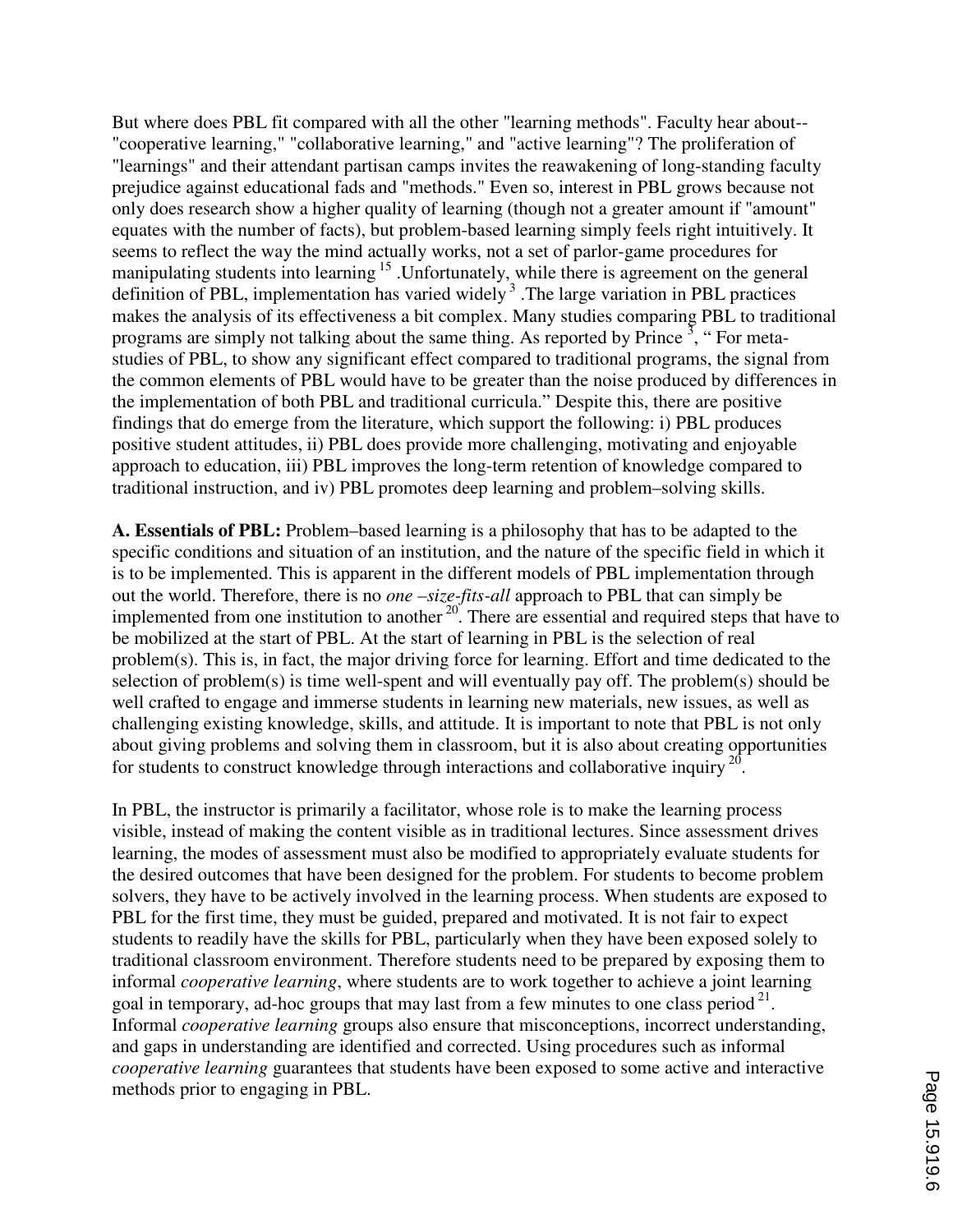**B. Infusing PBL in the Curriculum:** There are several strategies that may be utilized to infuse PBL in an engineering curriculum. The selected strategy depends upon: 1) the commitment of the institution, as a whole, to the process of deploying active learning schemes in general, and PBL in particular, 2) the readiness of the teaching staff, and 3) available recourses, facilities, and support services. Table 1 illustrates three approaches to infuse PBL in the curriculum as suggested by Tan at the mega, macro and micro levels<sup>20</sup>. Implementing PBL at the mega level requires commitment from the administration as well as from the teaching staff. As shown in Table1, an example of such an implementation is when students acquire their course work in its entirety, during the third or fourth year, by means of PBL. This would undoubtedly require a major revamp of the curriculum, along with realignment of program's objectives and outcomes. At the macro level, certain courses in the curriculum are designated to be taught utilizing PBL, irrespective of who is in charge of the course. A macro implementation requires departmental approval and a firm commitment by the instructors teaching the course. Courses offered in multiple sections require coordination between instructors. The micro-level approach requires the least amount of resources. Its implementation is flexible, non-binding and amendable. This is where PBL can be used on a trial basis for certain topics in a selected course(s) within a certain time limit. Hence, this approach is highly recommended for trying out PBL for the first time.

**C. The Start up of PBL:** A gradual, step at a time approach, should be taken when infusing PBL in a program. At the start, steps should be taken to raise awareness and educate instructors and students on key issues, techniques and potential hurdles that may arise when using PBL for the first time. During this initial period, it is advisable to form a central committee from experienced or semi-experienced lecturers, who are at ease with active learning strategies in general and PBL in particular, to facilitate the promotion of PBL at all levels of the academic community. This is a challenging time that requires patience, persistence, and social skills on the part of the committee members entrusted with the task of embarking on the process- where the committee will be moving against the tide in trying to plant the initial seeds of change. The major tasks that would be undertaken at this stage are: introduce PBL gradually and properly, convince teachers and students of its merits, and help train potential lecturers of when and how to use PBL. As instructors gain familiarity with PBL, they begin to develop their own techniques. Listening to students can give instructors direction and insight into how well students understand concepts and material being taught.

| <b>Level</b>                 | <b>Range of Application</b>                                                             | <b>Details</b>                                                                                                                                   |
|------------------------------|-----------------------------------------------------------------------------------------|--------------------------------------------------------------------------------------------------------------------------------------------------|
| <b>Mega Level</b>            | PBL is applied to the entire 3rd or 4th<br>year of a selected program                   | Major revamp of curriculum<br>$\bullet$<br>Needed commitment at all levels<br>$\bullet$                                                          |
| <b>Macro</b><br><b>Level</b> | PBL applied to two or three subjects<br>in the 3rd or 4th year of a selected<br>program | Need departmental approval and<br>firm commitment from the<br>lecturers teaching the selected<br>subjects                                        |
| <b>Micro</b><br><b>Level</b> | PBL is applied to specific topics in a<br>selected one or two courses                   | Recommended for new starters<br>$\bullet$<br>Will require proper coordination<br>$\bullet$<br>when implemented in courses<br>with multi sections |

*Table 1. Different approaches of infusing PBL*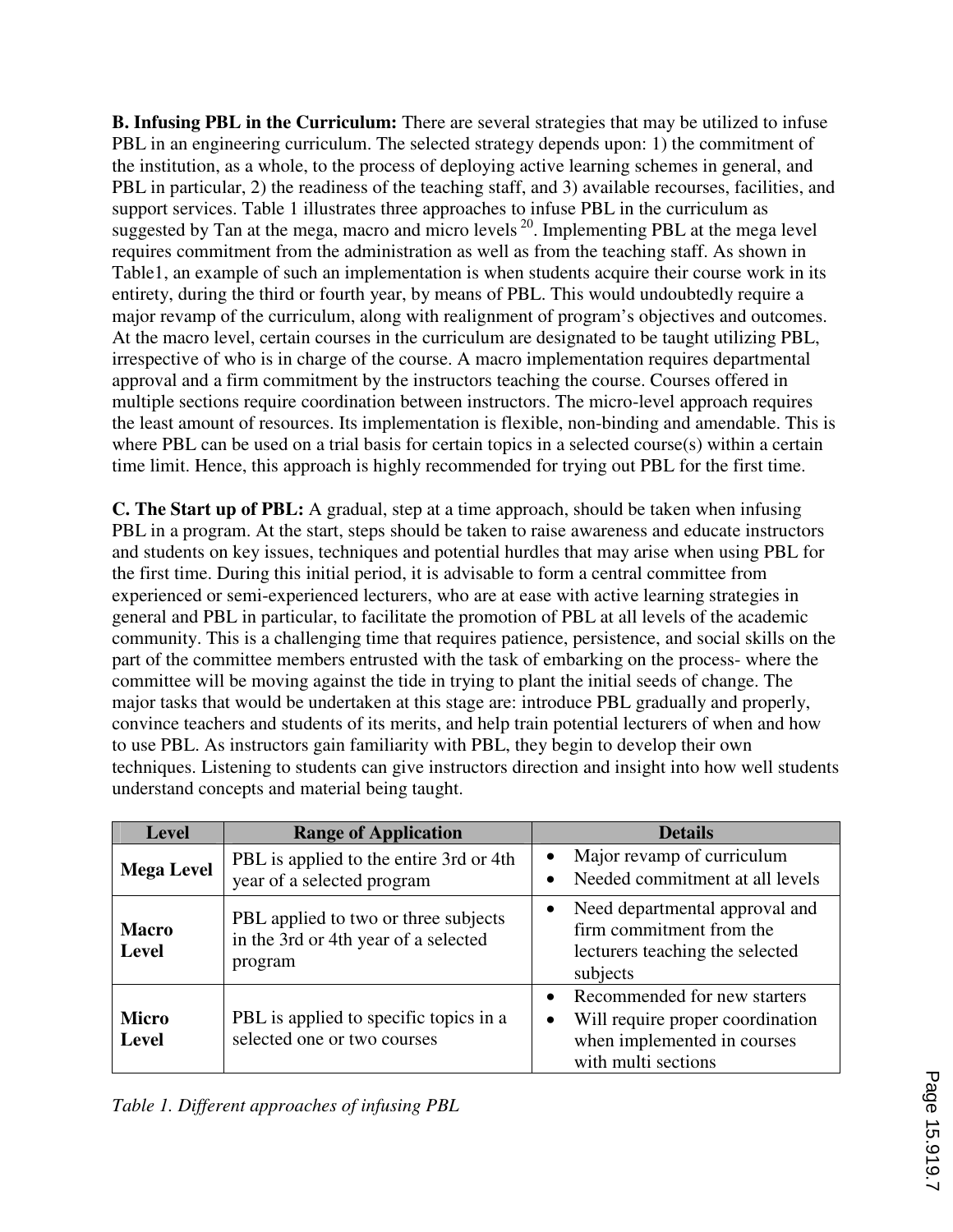## **Student Engagement Using Cooperative Learning Structures: A Priority to PBL**

As noted earlier, relying solely on the traditional lecture approach, no matter how competent the lecturer is, fails to engage students in learning thus indirectly depriving students of learning experiences and opportunities that could only materialize utilizing *engagement strategies*.

Under the umbrella of *engagement strategies*, there are numerous models available to select from, including the models predicated on cooperation - working together to accomplish shared goals. Within cooperative strategies, individuals seek outcomes that are beneficial to themselves and beneficial to all group members within the class  $2, 10$ . The work by Johnson, Johnson, and Smith  $2,10$  reveals that students exhibit a higher level of individual achievement, develop more positive interpersonal relationships, and achieve greater levels of academic self-esteem when participating in a successful cooperative learning environment.

Cooperative learning researchers and practitioners have shown that positive peer relations are essential to success in college. The positive interpersonal relationships promoted through cooperative learning are regarded by most as crucial to today's learning communities. The underlying precept of cooperative and problem –based learning is "interdependence". Cooperation is more than being physically near other students. It is actually a state of mind. A willingness to open up to others, exchange information and views with others, and accept the fact that working together is more beneficial to all involved in the exercise. For a cooperative learning experience to be successful, it is imperative that the following be integrated into the class activity:  $3, 22, 23$ 

- ≠ *Positive Interdependence* Students should perceive that they need each other to complete the planned activity.
- ≠ *Face to Face Interaction* Students should work together in planning, executing, and arriving at conclusions. They should share the work load, and share the credit. Thus promoting each others learning.
- ≠ *Accountability* Each student's role and performance is to be assessed, and the results are those of the group (and for the group). Keeping track of the contribution and knowledge gained by each member could be monitored, as well, by either testing each and every student in the group, or by randomly selecting a group member (or members) to be tested and thus proxy for the group.
- *Sharing known skills* Students who possess certain skills (examples: computer skills, laboratory skills, data reduction skills, presentation skills) should be willing to pass it on, and/or share it with their group members.
- ≠ *Collaborative Skills* Groups cannot function effectively if members do not have (be willing to learn) or use some needed social skills. These skills include leadership, decision making, trust building, and conflict management.
- *Monitoring Progress* Groups need to discuss amongst themselves whether they are achieving their set goals; they also need to prioritize the scheduled activities, introduce changes if need be, solicit advice and assistance with the consent of the instructor, and maintain effective working relationships among the members.

Success in implementing problem-based cooperative learning is attributable, in large measure, to: proper planning, efforts, dedication, and foresight of the instructor. Experience definitely is a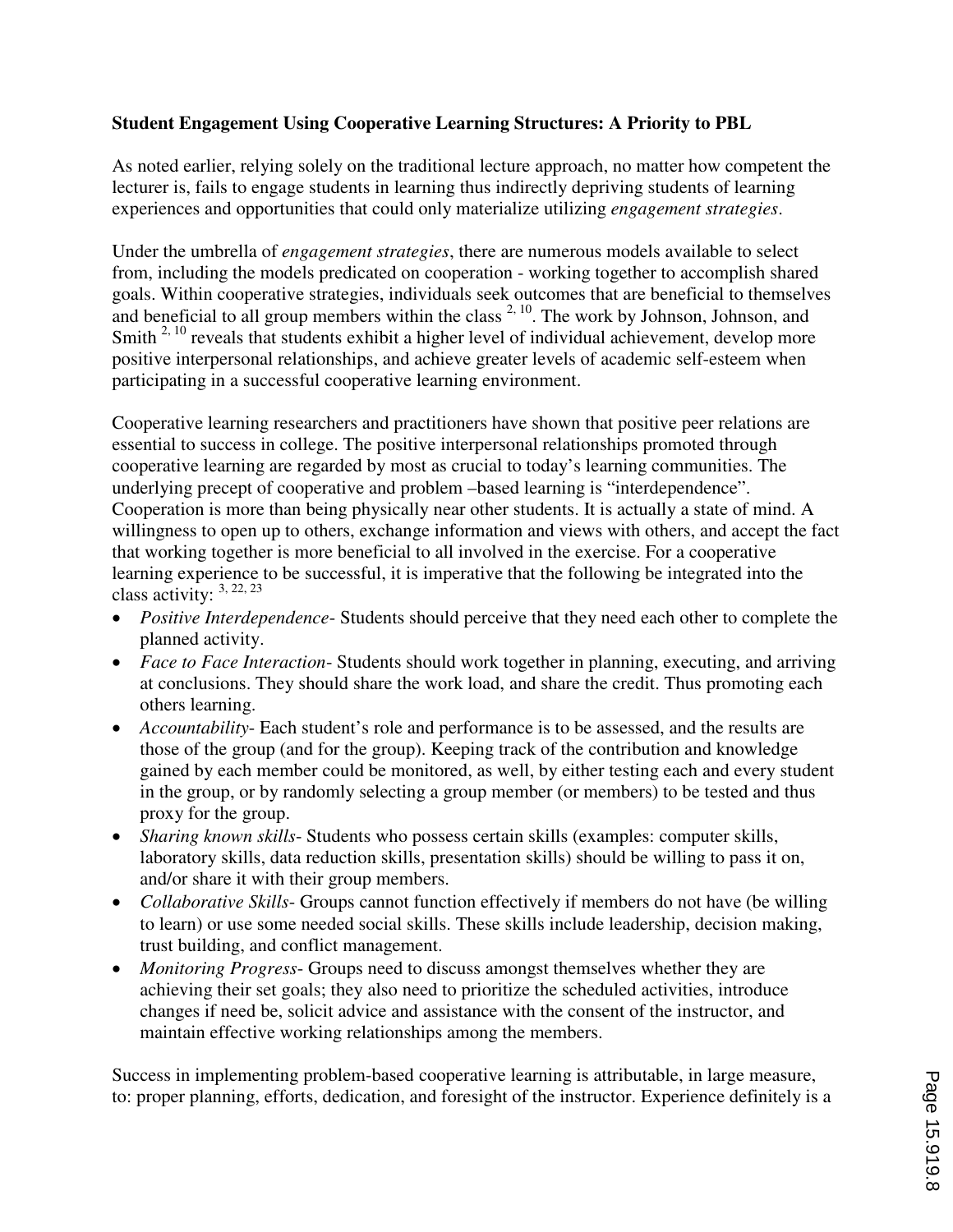major factor. A proper start for instructors wanting to try any of the active learning strategies for the first time (including *problem-based cooperative learning*) is to step into it gradually, and to seek continuous feedback as to how the course is going and how the students feel about it. In addition, he/she can tap into available documented sources, attend seminars/workshops on the subject matter, and discuss planned activities for his/her course with experienced colleagues who can offer constructive comments and advise.

## **The Lecture Format together with Active Learning Strategies**

When asked why he lectures, one faculty responded: *"It is tradition. It was part of my training, and seems to dwell in me and seems like what I should be doing. I feel guilty when I am not lecturing*"<sup>24</sup>. This candid statement suggests one of the great dilemmas faced by all who teach at the postsecondary level. Lecturing is virtually synonymous with teaching. It was the dominant method by which we were taught - and it is the method by which most of us teach. When discussing potential change in current *teaching–learning* strategies, many faculty members become defensive, and discussions may quickly degenerate into heated debates where sides are clearly drawn. Over-exuberant advocates of *active learning* have, unfortunately, not been able to persuade the majority of those who have grown accustomed to traditional teaching methods. More efforts and better approaches in persuading the traditionalists appear necessary. Better is an alternative approach that recognizes that one's choice of an instructional method is best viewed as appropriate or inappropriate only when placed within the context that considers the instructor's specific objectives, the complexity of the subject matter, the physical setting of the classroom, and the capabilities of the learners. The challenge is to choose a suitable method at the appropriate time. Understanding the *pros and cons* of the lecture method is a helpful starting point.

Lectures have a number of characteristics that does make them, for the right subject matter, desirable in the classroom<sup>24</sup>. It does, to a great extent, depend on the abilities and experience of the lecturer. An able and committed lecturer can accomplish the following:

- 1. Relate the material proficiently and effectively, in a manner that reflects lecturer's personal conviction and grasp of the subject matter;
- 2. Provide students with a thoughtful, scholarly role model to emulate;
- 3. Supplement the subject matter with current developments not yet published, or interject lecturer's own views derived from his/her own experience whenever applicable;
- 4. Organize material in ways to meet the particular needs of a given audience;
- 5. Efficiently deliver large amounts of information when the need arises without confusing his/her audience;
- 6. Underscore key points, simplify complexities, illustrate with facts and figures, and arrive at well "thought-out" conclusions.

In addition, lectures are presumably cost-effective in that they can reach many listeners at one time, they present a minimum threat to students in that they are not required to actively participate, and they provide an advantage for those students who find learning by listening enjoyable  $^{24}$ . As most students will attest, not all lectures or lecturers achieve these goals. Research findings suggest that a number of identifiable attributes must be implemented to make a lecture truly effective. For instance, students remember material presented at the beginning of a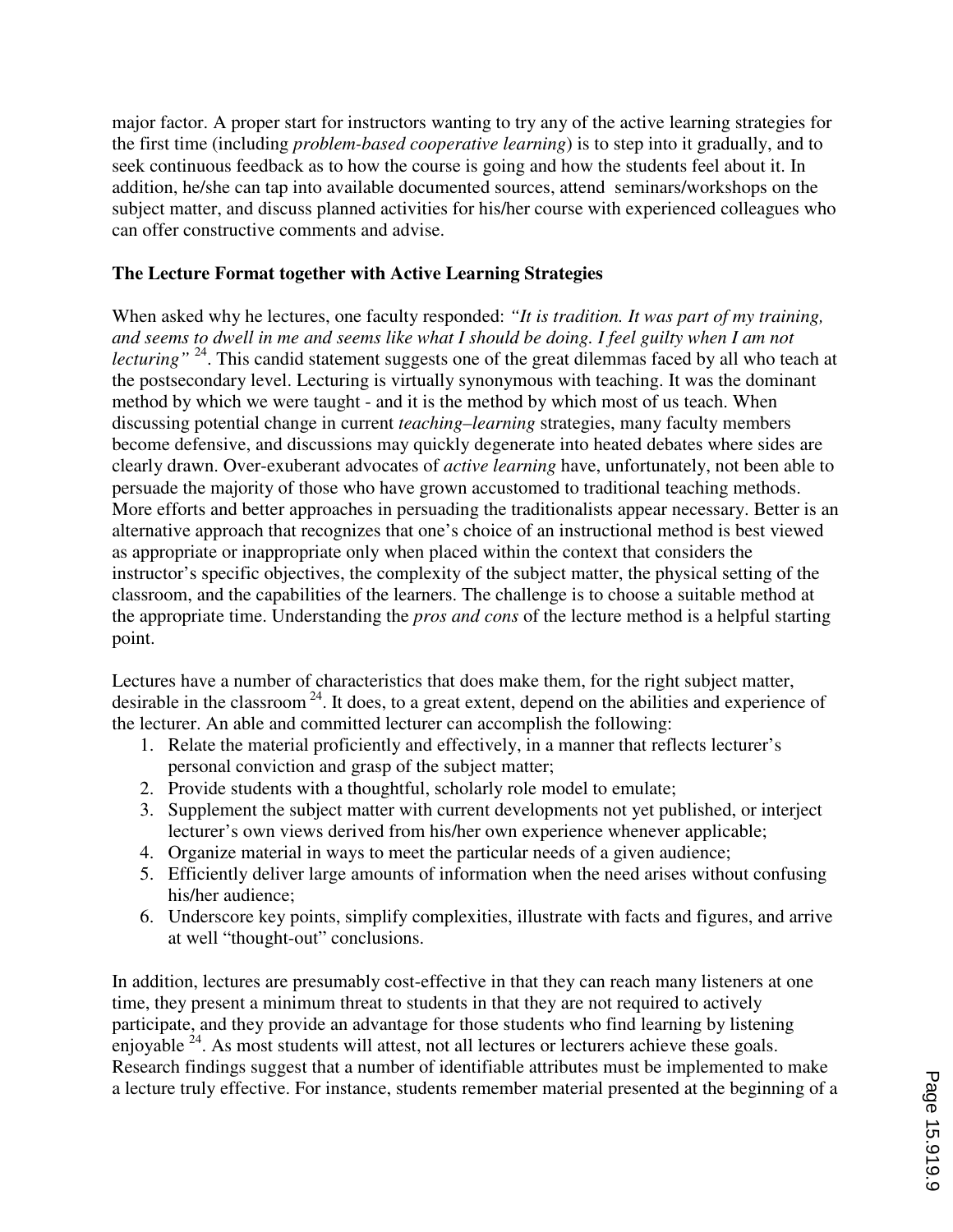lecture better than information presented in the middle or at the end of the lecture. Also, the effectiveness of the lecture varies inversely with the difficulty of the material presented, and listeners retain factual material better when presented in short sentences rather than in long sentences. Speaking extemporaneously is more effective than reading from lecture notes, and it is desirable to change the pitch, intensity, and timbre of one's voice  $^{25}$ . These characteristics presume that the lecturer is an enthusiastic and knowledgeable scholar. But, we realize that most campuses have a few that fit this description, and can be labeled as gifted practitioners who could keep most students interested during the formal 50- minute lecture. Even if it is assumed that most engineering lecturers possess these necessary characteristics, research has shown that *the exclusive use of the lecture in the classroom constrains students' learning.*

One of the most important problems associated with *total* reliance on the lecture method is the inability of most students to listen effectively to any lecturer, no matter how skillful, over a sustained period. Research on the learning experiences of college students exposed to straight lecturing found that after an initial settling-in period of a few minutes, students readily assimilated materials for the next five minutes or so. Ten to 20 minutes into the lecture, however, confusion and boredom set in and assimilation fell rapidly, remaining at a low state until a brief period toward the end of the session when students were revived by the knowledge that the lecture would soon be over  $^{26}$ . There are too many reports in the literature on lack of concentration by the audience, even when the lecturer is brilliant and the attendees are highly motivated, including medical students  $27$ . When it comes to "note-taking" during a 50 minute lecture, research has shown that students have noted 40 percent of the content presented during the first 15 minutes, 25 percent of the total content in a 30 minute-period, and only 20 percent during 45 minutes <sup>26</sup>. Research also suggests that the relative effectiveness of a lecture depends on the educational level of the audience. "In general, very little of a lecture can be recalled except in the case of listeners with above average education and intelligence"  $^{25}$ . Even with bright, competent students listening to an interesting topic presented by a knowledgeable speaker, several serious problems remain, including the following:

- 1. Course content is often presented via lecture in unorganized and uneven fashion. This makes it difficult for students to determine the most important aspects of the lecture (i.e., what's going to be on the exam?);
- 2. Many college students do not know how to take effective notes. Although various strategies and formats for effective "note-taking" have been identified. The fact is that "note-taking" is seldom taught;
- 3. The listening, language, and/or motor skill deficits of some students make it difficult for them to identify important lecture content and write it down correctly and quickly enough during a lecture;
- 4. Instructors sometimes get off-track from the primary objectives of the lecture. Professors—especially those who really know and love their disciplines—are famous for going off on tangents during lecture. Although getting off-track would break the monotony, it could make it difficult for even the most skilled note-takers to determine the most important content.

For those instructors who would like to go beyond the traditional methods of lecturing, a number of effective strategies promoting *active learning* are available to choose from. If a faculty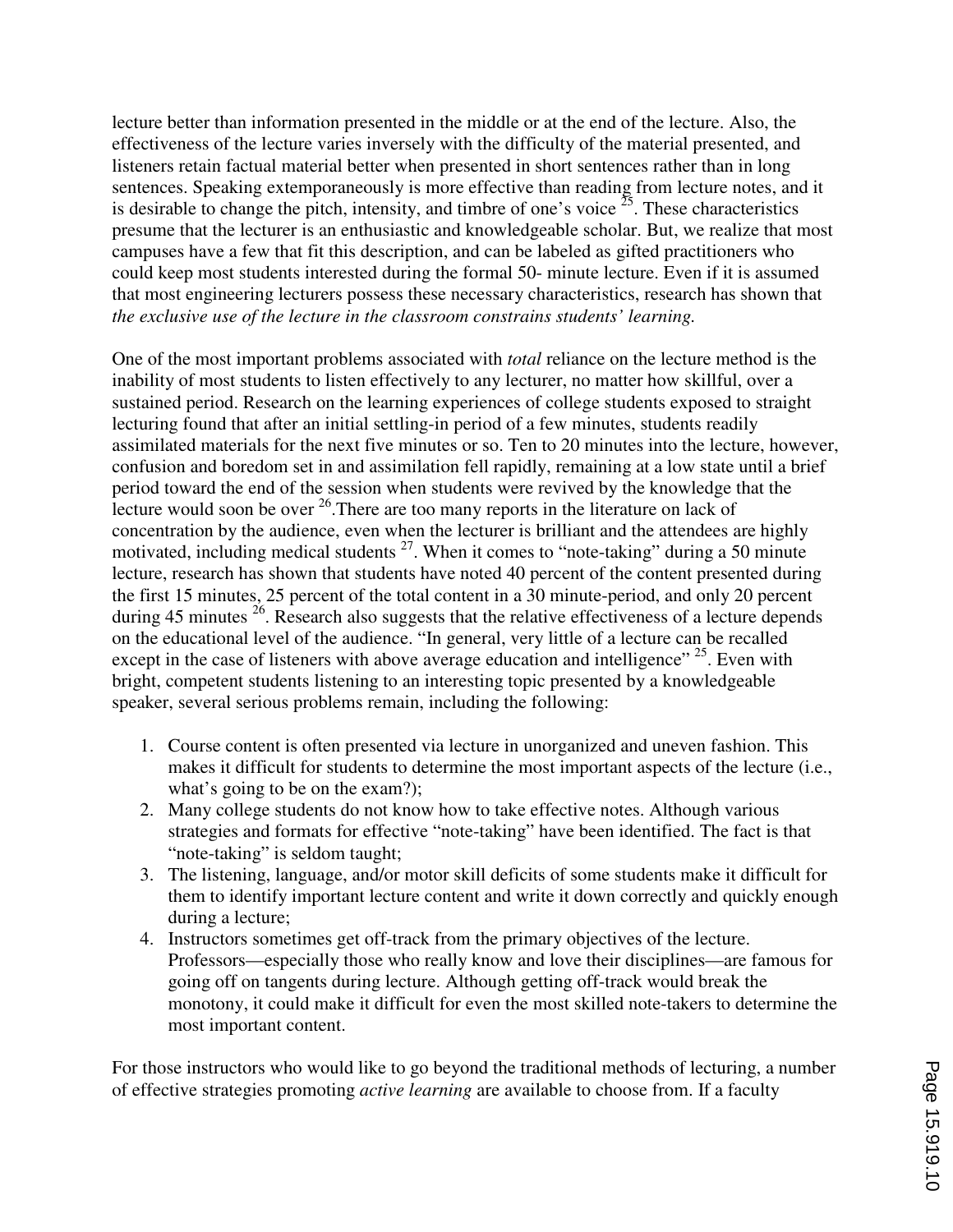member is hesitant about selecting one or more of these *active learning strategies* because some questions exist about its comparative effectiveness with the lecture method, he or she should consider the following: research has shown, beyond the shadow of doubt, that these strategies do deliver content as well as lectures while providing diverse presentations that enhances students' motivation and achievement, and helps in building up desirable personal traits.

#### **Concluding Remarks**

On the whole, the intended move towards encouraging instructors to adopt *problem-based learning* (PBL) seems farfetched and difficult to accomplish, especially in the initial stage. This is because time is needed for those undertaking the task to be trained to implement and gain the experience necessary to move the process forward. Time is also needed for other stakeholders to be convinced and provide the support needed to prescribe the change. Most importantly, those promoting the change must be able to show evidence that PBL is effective for engineering education.

It is highly recommended that an Active Learning Taskforce be formed of experienced faculty, to initiate, infuse, and oversee the progress made. Their determination, patience, and resilience are required to successfully promote college-wide implementation of PBL. Nevertheless, with clear intention, goals and plans of action, coupled with support from the highest level of the University's key personnel, the Taskforce and other core groups, should be able to move the process forward. Success would almost be guaranteed, when a well-coordinated University-wide implementation of PBL is underway in other colleges of the University.

#### **Bibliography**

- 1. Christensen, C.R., Garvin, D.A., and Sweet, A., "Education for Judgment: The Artistry of Discussion Leadership", Cambridge, Mass.: Harvard Business School, 1991.
- 2. Smith, K.A., Sheppard, S.D., Johnson, D.W., and Johnson, R.T., "Pedagogies of Engagement: Classroom-Based Practices," *ASEE Journal of Engineering Education,* vol. 94, no.1, 2005, pp.87 -102.
- 3. Prince, M., "Does Active Learning Work? A Review of the Research," *ASEE Journal of Engineering Education,* vol. 93, no.3, 2004, pp.223-231
- 4. Prince, M., and Felder, R.M., "Inductive Teaching and Learning Methods: Definitions, Comparisons and Research Bases," *ASEE Journal of Engineering Education*, vol.95, no.2, 2006, pp.123-138.
- *5.* Randolph, G.B., "Collaborative Learning in the Classroom: Writing Across the Curriculum Approach." *Journal of Engineering Education,* vol.89*, no.2*, April 2000, pp.119-122.
- 6. Bloom, B.S., *Taxonomy of Educational Objectives: The Classification of Educational Goals by a Committee of College and University Examiners*, McKay Co., Inc., New York, NY, 1956, pp.189-193.
- 7. Kolb, D.A., "Experiential Learning: Experience as the Source of Learning and Development," *Prentice Hall,* Englewood Cliffs, CA, 1984
- 8. Frederick, Peter J., "Student Involvement: Active Learning in Large Classes," *In Teaching Large Classes Well*, edited by M.G.Weimer. New Directions for Teaching & Learning no.32, Jossey-Bass, San Francisco, Ca, 1987.
- 9. Millis, B., and Cottell Jr. P., "Cooperative Learning for Higher Education Faculty," American Council on Education, ORYX Press, 1998.